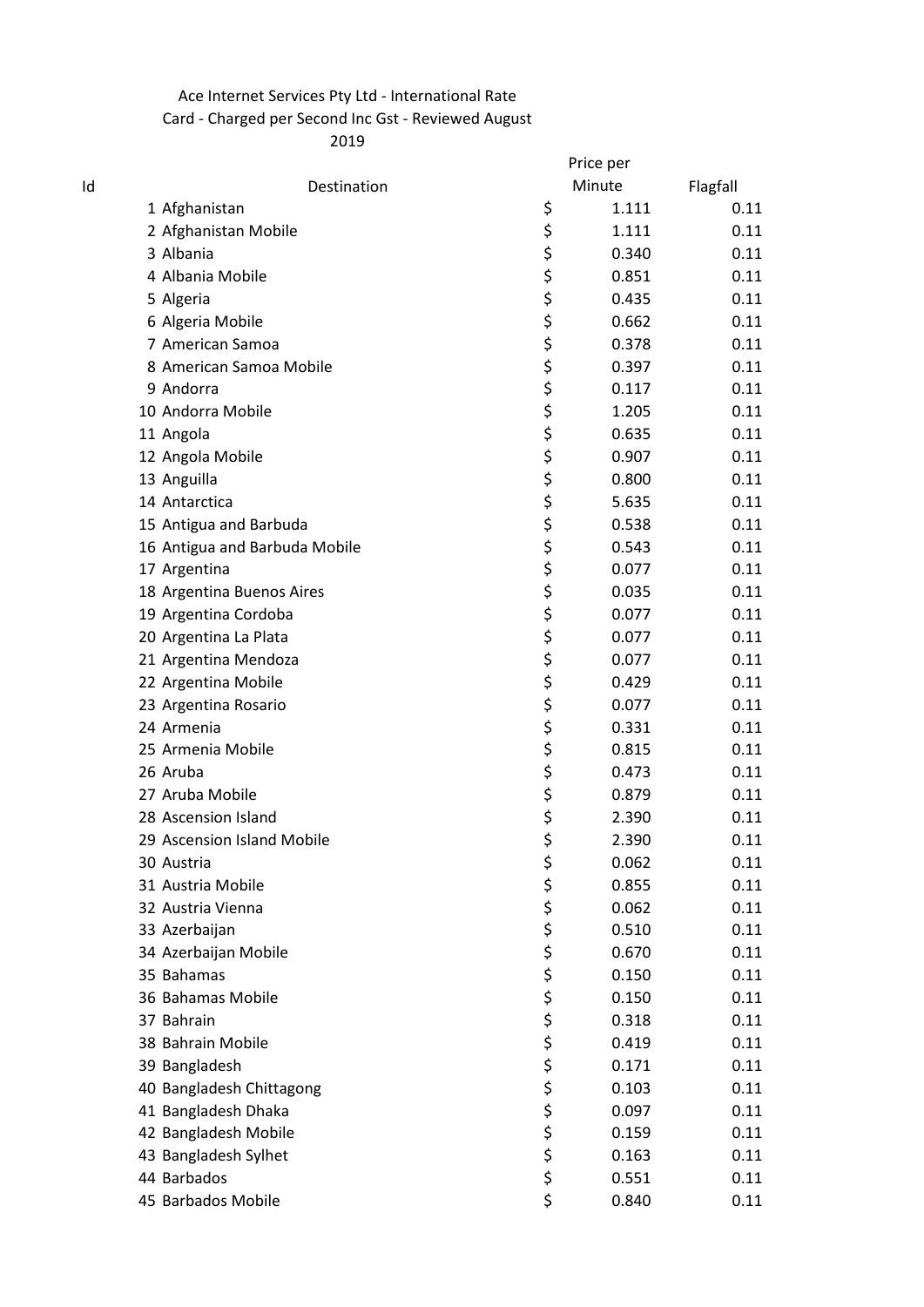| 46 Belarus                         | \$       | 0.994 | 0.11 |
|------------------------------------|----------|-------|------|
| 47 Belarus Mobile                  | \$       | 0.995 | 0.11 |
| 48 Belgium                         | \$       | 0.067 | 0.11 |
| 49 Belgium Brussels                | \$       | 0.067 | 0.11 |
| 50 Belgium Mobile                  | \$       | 1.059 | 0.11 |
| 51 Belize                          | \$       | 0.954 | 0.11 |
| 52 Belize Mobile                   | \$       | 0.977 | 0.11 |
| 53 Benin                           | \$       | 0.381 | 0.11 |
| 54 Benin Mobile                    | \$       | 0.397 | 0.11 |
| 55 Bermuda                         | \$       | 0.267 | 0.11 |
| 56 Bhutan                          | \$       | 0.664 | 0.11 |
| 57 Bhutan Mobile                   | \$       | 0.689 | 0.11 |
| 58 Bolivia                         | \$       | 0.398 | 0.11 |
| 59 Bolivia La Paz                  | \$       | 0.214 | 0.11 |
| 60 Bolivia Mobile                  | \$       | 0.446 | 0.11 |
| 61 Bosnia and Herzegovina          | \$       | 0.614 | 0.11 |
| 62 Bosnia and Herzegovina Mobile   | \$       | 0.981 | 0.11 |
| 63 Botswana                        | \$       | 0.359 | 0.11 |
| 64 Botswana Mobile                 | \$       | 0.843 | 0.11 |
| 65 Brazil                          | \$       | 0.159 | 0.11 |
| 66 Brazil Brasillia                | \$       | 0.158 | 0.11 |
| 67 Brazil Mobile                   | \$       | 0.576 | 0.11 |
| 68 Brazil Rio                      | \$       | 0.064 | 0.11 |
| 69 Brazil San Paolo                | \$       | 0.064 | 0.11 |
| 70 Brunei                          | \$       | 0.188 | 0.11 |
| 71 Brunei Mobile                   | \$       | 0.211 | 0.11 |
| 72 Bulgaria                        | \$       | 0.146 | 0.11 |
| 73 Bulgaria Mobile                 | \$       | 1.213 | 0.11 |
| 74 Bulgaria Sofia                  | \$       | 0.139 | 0.11 |
| 75 Burkina Faso                    | \$       | 0.756 | 0.11 |
| 76 Burkina Faso Mobile             | \$       | 0.923 | 0.11 |
| 77 Burundi                         | \$       | 0.338 | 0.11 |
| 78 Burundi Mobile                  | \$       | 0.360 | 0.11 |
| 79 Cambodia                        | \$       | 0.487 | 0.11 |
| 80 Cambodia Mobile                 | \$       | 0.487 | 0.11 |
| 81 Cameroon                        | \$       | 0.464 | 0.11 |
| 82 Cameroon Mobile                 | \$       | 0.607 | 0.11 |
| 83 Canada                          | \$       | 0.032 | 0.11 |
| 84 Canary Islands                  | \$       | 0.050 | 0.11 |
| 85 Cape Verde                      | \$       | 1.131 | 0.11 |
| 86 Cape Verde Mobile               | \$       | 1.144 | 0.11 |
| 87 Cayman Islands                  | \$       | 0.351 | 0.11 |
| 88 Cayman Islands Mobile           | \$       | 0.793 | 0.11 |
| 89 Central African Republic        | \$       | 0.612 | 0.11 |
| 90 Central African Republic Mobile | \$       | 0.612 | 0.11 |
| 91 Chad                            | \$       | 0.692 | 0.11 |
| 92 Chad Mobile                     |          | 0.692 | 0.11 |
| 93 Chile                           | \$<br>\$ | 0.086 | 0.11 |
| 94 Chile Easter Island             | \$       | 0.095 | 0.11 |
|                                    | \$       |       |      |
| 95 Chile Mobile                    |          | 0.706 | 0.11 |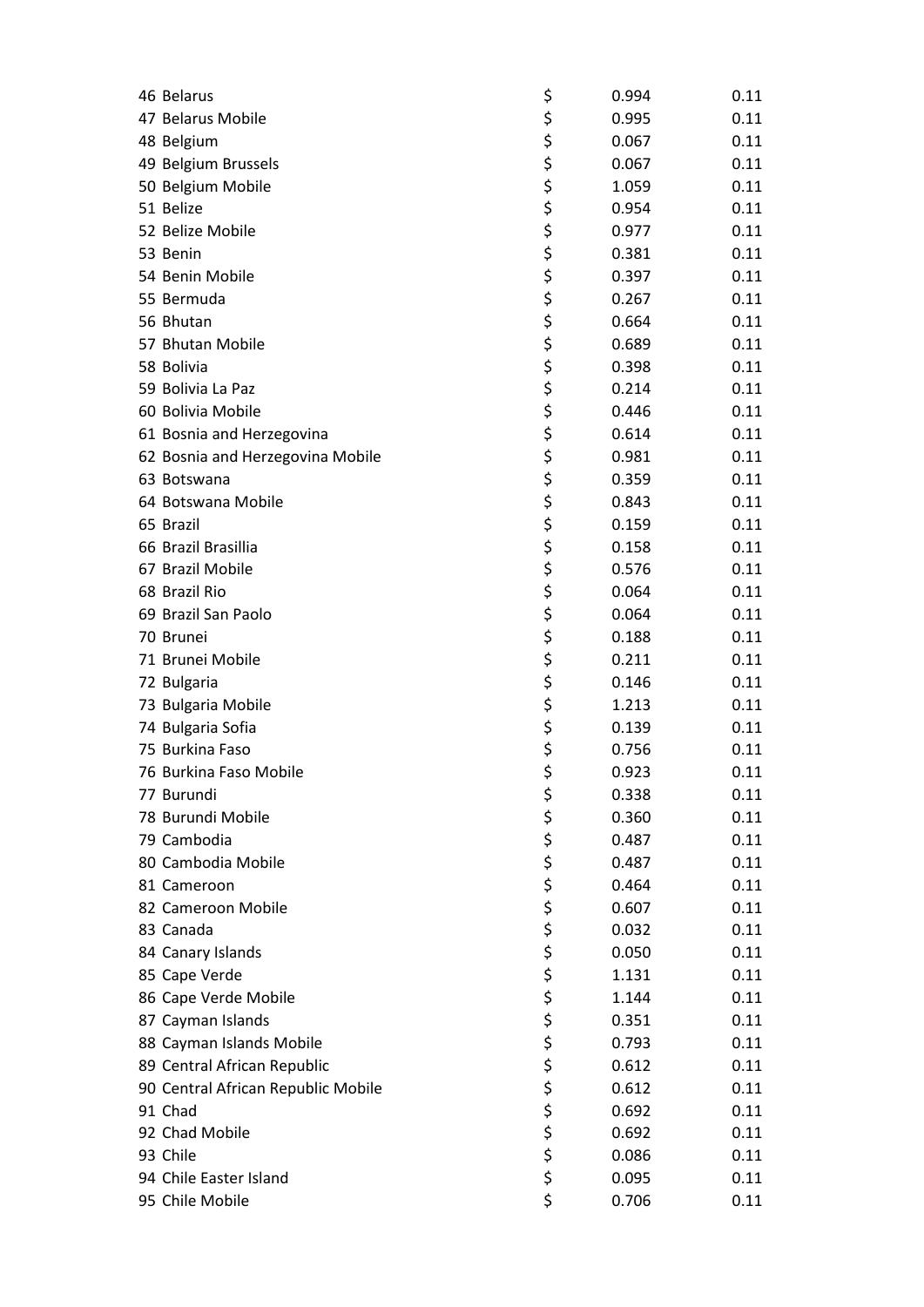| 96 Chile Santiago                         | \$       | 0.075 | 0.11 |
|-------------------------------------------|----------|-------|------|
| 97 China                                  | \$       | 0.047 | 0.11 |
| 98 China Beijing                          | \$       | 0.046 | 0.11 |
| 99 China Guangzhou                        | \$       | 0.046 | 0.11 |
| 100 China Mobile                          | \$       | 0.046 | 0.11 |
| 101 China Shanghai                        | \$       | 0.046 | 0.11 |
| 102 China Shenzhen                        | \$       | 0.046 | 0.11 |
| 103 Colombia                              | \$       | 0.239 | 0.11 |
| 104 Colombia Baranquilla                  | \$       | 0.186 | 0.11 |
| 105 Colombia Cali                         | \$       | 0.107 | 0.11 |
| 106 Colombia Manizales                    | \$       | 0.228 | 0.11 |
| 107 Colombia Medellin                     | \$       | 0.142 | 0.11 |
| 108 Colombia Mobile                       | \$       | 0.434 | 0.11 |
| 109 Comoros and Mayotte                   | \$       | 1.437 | 0.11 |
| 110 Comoros and Mayotte Mobile            | \$       | 1.536 | 0.11 |
| 111 Congo (Democratic Republic of)        | \$       | 1.287 | 0.11 |
| 112 Congo (Democratic Republic of) Mobile | \$       | 1.273 | 0.11 |
| 113 Congo (Republic of)                   | \$       | 0.535 | 0.11 |
| 114 Congo (Republic of) Mobile            | \$       | 0.543 | 0.11 |
| 115 Cook Islands                          | \$       | 2.701 | 0.11 |
| 116 Cook Islands Mobile                   | \$       | 2.701 | 0.11 |
| 117 Costa Rica                            | \$       | 0.233 | 0.11 |
| 118 Costa Rica Mobile                     | \$       | 0.233 | 0.11 |
| 119 Croatia                               | \$       | 0.147 | 0.11 |
| 120 Croatia Mobile                        | \$       | 0.918 | 0.11 |
| 121 Cuba                                  | \$       | 4.175 | 0.11 |
| 122 Cuba Mobile                           | \$       | 4.175 | 0.11 |
| 123 Cyprus                                | \$       | 0.082 | 0.11 |
| 124 Cyprus Mobile                         | \$       | 0.204 | 0.11 |
| 125 Czech Republic                        | \$       | 0.088 | 0.11 |
| 126 Czech Republic Mobile                 | \$       | 0.656 | 0.11 |
|                                           |          |       | 0.11 |
| 127 Czech Republic Prague<br>128 Denmark  | \$       | 0.084 |      |
|                                           | \$       | 0.052 | 0.11 |
| 129 Denmark Copenhagen                    | \$       | 0.052 | 0.11 |
| 130 Denmark Mobile                        | \$       | 0.835 | 0.11 |
| 131 Diego Garcia                          | \$       | 4.237 | 0.11 |
| 132 Djibouti                              | \$<br>\$ | 1.589 | 0.11 |
| 133 Djibouti Mobile                       |          | 1.589 | 0.11 |
| 134 Dominica                              | \$<br>\$ | 0.557 | 0.11 |
| 135 Dominica Mobile                       |          | 0.974 | 0.11 |
| 136 Dominican Republic                    | \$       | 0.554 | 0.11 |
| 137 East Timor                            | \$       | 6.303 | 0.11 |
| 138 East Timor Mobile                     | \$       | 6.303 | 0.11 |
| 139 Ecuador                               | \$<br>\$ | 0.465 | 0.11 |
| 140 Ecuador Mobile                        |          | 0.774 | 0.11 |
| 141 Ecuador Quito                         | \$       | 0.477 | 0.11 |
| 142 Egypt                                 | \$       | 0.729 | 0.11 |
| 143 Egypt Cairo                           | \$       | 0.729 | 0.11 |
| 144 Egypt Mobile                          | \$       | 0.606 | 0.11 |
| 145 El Salvador                           | \$       | 0.390 | 0.11 |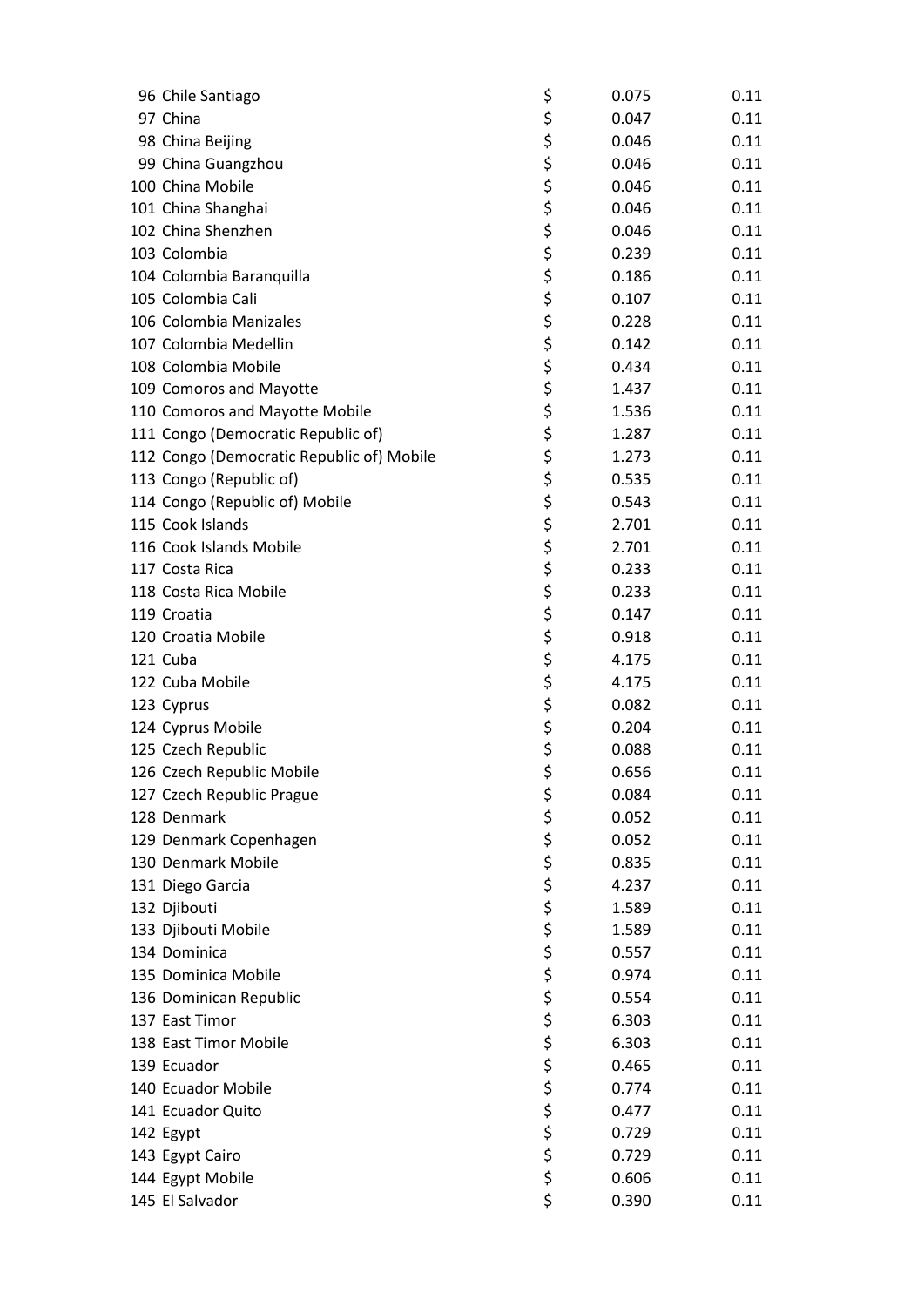| 146 El Salvador Mobile               | \$       | 0.462  | 0.11 |
|--------------------------------------|----------|--------|------|
| 147 Equatorial Guinea                | \$       | 0.974  | 0.11 |
| 148 Equatorial Guinea Mobile         | \$       | 0.974  | 0.11 |
| 149 Eritrea                          | \$       | 1.248  | 0.11 |
| 150 Eritrea Mobile                   | \$       | 1.248  | 0.11 |
| 151 Estonia                          | \$       | 0.093  | 0.11 |
| 152 Estonia Mobile                   | \$       | 1.086  | 0.11 |
| 153 Ethiopia                         | \$       | 1.113  | 0.11 |
| 154 Ethiopia Addis Ababa             | \$       | 1.113  | 0.11 |
| 155 Ethiopia Mobile                  | \$       | 1.183  | 0.11 |
| 156 Falkland Islands                 | \$       | 2.415  | 0.11 |
| 157 Faroe Islands                    | \$       | 0.740  | 0.11 |
| 158 Fiji                             | \$       | 1.002  | 0.11 |
| 159 Fiji Mobile                      | \$       | 1.007  | 0.11 |
| 160 Finland                          | \$       | 0.122  | 0.11 |
| 161 Finland Corporate                | \$       | 0.128  | 0.11 |
| 162 Finland Helsinki                 | \$       | 0.122  | 0.11 |
| 163 Finland Mobile                   | \$       | 0.616  | 0.11 |
| 164 France                           | \$       | 0.047  | 0.11 |
| 165 France Mobile                    | \$       | 0.648  | 0.11 |
| 166 French Guiana                    | \$       | 0.398  | 0.11 |
| 167 French Guiana Mobile             | \$       | 1.001  | 0.11 |
|                                      | \$       |        | 0.11 |
| 168 French Polynesia                 |          | 0.883  |      |
| 169 French Polynesia Mobile          | \$       | 0.883  | 0.11 |
| 170 Gabon                            | \$       | 0.282  | 0.11 |
| 171 Gabon Mobile                     | \$       | 0.282  | 0.11 |
| 172 Gambia                           | \$       | 0.818  | 0.11 |
| 173 Gambia Mobile                    | \$       | 0.818  | 0.11 |
| 174 Georgia                          | \$       | 0.200  | 0.11 |
| 175 Georgia Mobile                   | \$       | 0.567  | 0.11 |
| 176 Germany                          | \$       | 0.050  | 0.11 |
| 177 Germany Berlin                   | \$       | 0.050  | 0.11 |
| 178 Germany Dusseldorf               | \$       | 0.050  | 0.11 |
| 179 Germany Frankfurt                | \$       | 0.050  | 0.11 |
| 180 Germany Hamburg                  | \$       | 0.050  | 0.11 |
| 181 Germany Hannover                 | \$       | 0.050  | 0.11 |
| 182 Germany Mobile                   | \$<br>\$ | 0.806  | 0.11 |
| 183 Germany Munich                   |          | 0.050  | 0.11 |
| 184 Germany Stuttgart                | \$<br>\$ | 0.050  | 0.11 |
| 185 Ghana                            |          | 0.355  | 0.11 |
| 186 Ghana Mobile                     | \$       | 0.690  | 0.11 |
| 187 Gibraltar                        | \$       | 0.145  | 0.11 |
| 188 Gibraltar Mobile                 | \$       | 1.272  | 0.11 |
| 189 Global Satellite Ellipso 8812    | \$       | 15.047 | 0.11 |
| 190 Global Satellite Ellipso 8813    | \$       | 15.310 | 0.11 |
| 191 Global Satellite GlobalStar 8818 | \$       | 26.245 | 0.11 |
| 192 Global Satellite GlobalStar 8819 | \$       | 26.245 | 0.11 |
| 193 Global Satellite GNS             | \$       | 27.557 | 0.11 |
| 194 Global Satellite Iridium 8816    | \$       | 15.222 | 0.11 |
| 195 Global Satellite Iridium 8817    | \$       | 15.310 | 0.11 |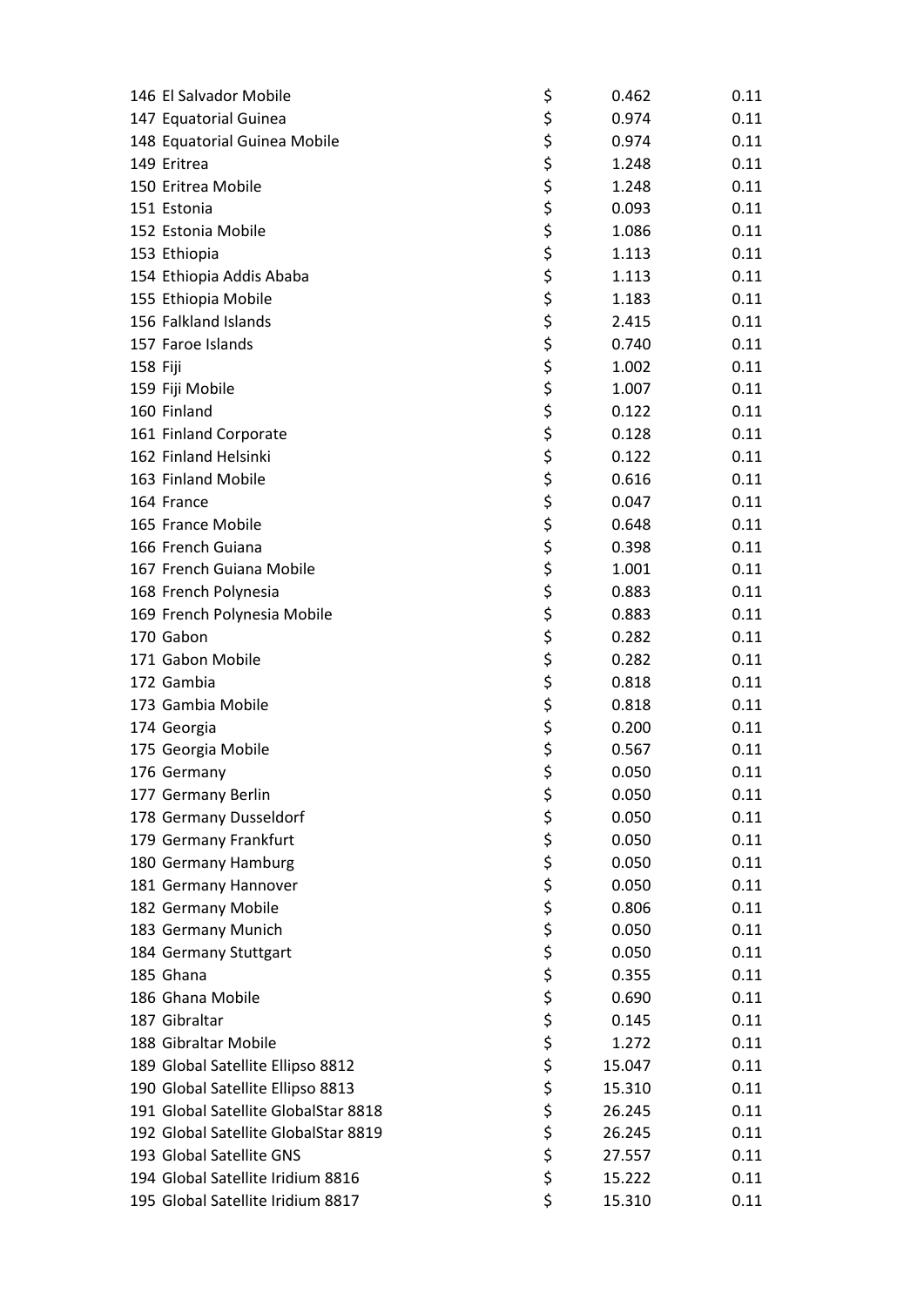| 196 Global Satellite MCP              | \$       | 30.420 | 0.11 |
|---------------------------------------|----------|--------|------|
| 197 Global Satellite Oration          | \$       | 30.420 | 0.11 |
| 198 Global Satellite Telespazio EMSAT | \$       | 15.310 | 0.11 |
| 199 Global Satellite THURAYA          | \$       | 4.603  | 0.11 |
| 200 Greece                            | \$       | 0.058  | 0.11 |
| 201 Greece Athens                     | \$       | 0.058  | 0.11 |
| 202 Greece Mobile                     | \$       | 0.773  | 0.11 |
| 203 Greece Mobile QTelecom            | \$       | 0.855  | 0.11 |
| 204 Greenland                         | \$       | 1.949  | 0.11 |
| 205 Greenland Mobile                  | \$       | 1.949  | 0.11 |
| 206 Grenada                           | \$       | 0.487  | 0.11 |
| 207 Grenada Mobile                    | \$       | 0.877  | 0.11 |
| 208 Guadeloupe                        | \$       | 0.160  | 0.11 |
| 209 Guadeloupe Mobile                 | \$       | 1.288  | 0.11 |
| 210 Guam                              | \$       | 0.069  | 0.11 |
| 211 Guatemala                         | \$       | 0.491  | 0.11 |
| 212 Guatemala Mobile                  | \$       | 0.556  | 0.11 |
| 213 Guinea                            | \$       | 0.572  | 0.11 |
| 214 Guinea Mobile                     | \$       | 0.572  | 0.11 |
| 215 Guinea-Bissau                     | \$       | 2.648  | 0.11 |
| 216 Guinea-Bissau Mobile              | \$       | 2.648  | 0.11 |
| 217 Guyana                            | \$       | 1.100  | 0.11 |
| 218 Guyana Mobile                     | \$       | 1.100  | 0.11 |
| 219 Haiti                             | \$       | 0.633  | 0.11 |
| 220 Haiti Mobile                      | \$       | 1.013  | 0.11 |
| 221 Honduras                          |          | 0.815  | 0.11 |
| 222 Honduras Mobile                   | \$<br>\$ | 0.856  |      |
|                                       |          |        | 0.11 |
| 223 Hong Kong                         | \$       | 0.073  | 0.11 |
| 224 Hong Kong Mobile                  | \$       | 0.021  | 0.11 |
| 225 Hungary                           | \$       | 0.078  | 0.11 |
| 226 Hungary Budapest                  | \$       | 0.078  | 0.11 |
| 227 Hungary Mobile                    | \$       | 0.756  | 0.11 |
| 228 Iceland                           | \$       | 0.087  | 0.11 |
| 229 Iceland Mobile                    | \$       | 0.981  | 0.11 |
| 230 India                             | \$       | 0.294  | 0.11 |
| 231 India Calcutta                    | \$       | 0.280  | 0.11 |
| 232 India Hyderabad                   | \$<br>\$ | 0.269  | 0.11 |
| 233 India Madras                      |          | 0.280  | 0.11 |
| 234 India Mobile                      | \$<br>\$ | 0.284  | 0.11 |
| 235 India Mumbai Bombay               |          | 0.280  | 0.11 |
| 236 India New Dehli                   | \$       | 0.280  | 0.11 |
| 237 Indonesia                         | \$       | 0.334  | 0.11 |
| 238 Indonesia Jakarta                 | \$       | 0.138  | 0.11 |
| 239 Indonesia Mobile                  | \$       | 0.532  | 0.11 |
| 240 Inmarsat Atlantic Ocean-East      | \$       | 42.191 | 0.11 |
| 241 Inmarsat Atlantic Ocean-West      | \$       | 42.191 | 0.11 |
| 242 Inmarsat Indian Ocean             | \$       | 42.191 | 0.11 |
| 243 Inmarsat Pacific Ocean            | \$       | 42.191 | 0.11 |
| 244 Inmarsat Single Number Access     | \$       | 42.191 | 0.11 |
| 245 Iran                              | \$       | 0.317  | 0.11 |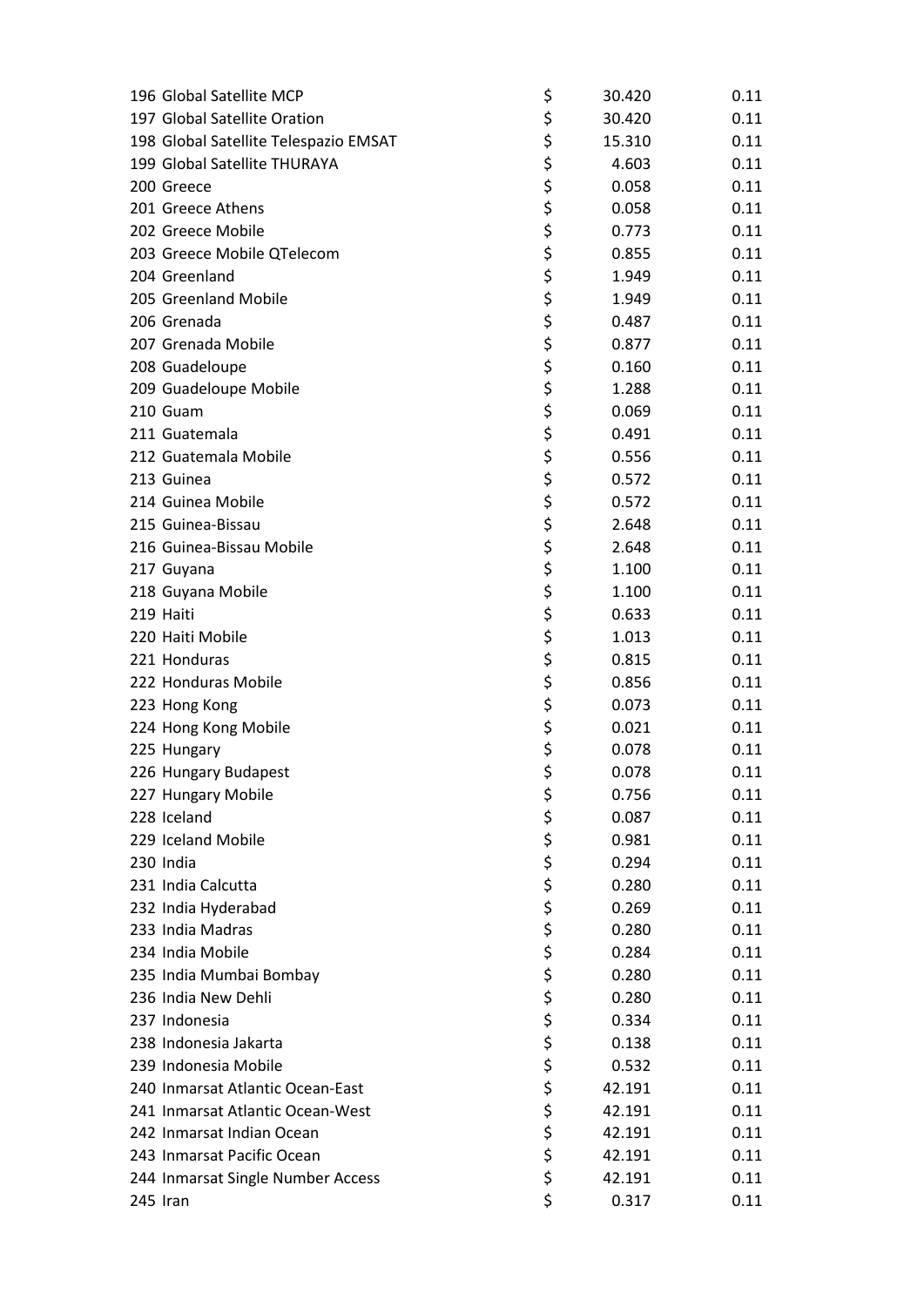| 246 Iran Mobile                | \$       | 0.455 | 0.11 |
|--------------------------------|----------|-------|------|
| 247 Iraq                       | \$       | 0.318 | 0.11 |
| 248 Iraq Mobile                | \$       | 0.654 | 0.11 |
| 249 Ireland                    | \$       | 0.047 | 0.11 |
| 250 Ireland Dublin             | \$       | 0.047 | 0.11 |
| 251 Ireland Mobile             | \$       | 0.843 | 0.11 |
| 252 Iridium National Footprint | \$       | 8.804 | 0.11 |
| 253 Israel                     | \$       | 0.065 | 0.11 |
| 254 Israel - Palestine         | \$       | 1.180 | 0.11 |
| 255 Israel - Palestine Mobile  | \$       | 1.180 | 0.11 |
| 256 Israel Mobile              | \$       | 0.332 | 0.11 |
| 257 Israel Tel Aviv            | \$       | 0.064 | 0.11 |
| 258 Italy                      | \$       | 0.052 | 0.11 |
| 259 Italy Milan                | \$       | 0.052 | 0.11 |
| 260 Italy Mobile               | \$       | 1.044 | 0.11 |
| 261 Italy Rome                 | \$       | 0.052 | 0.11 |
| 262 Iterra                     | \$       | 4.402 | 0.11 |
| 263 Ivory Coast                | \$       | 0.668 | 0.11 |
| 264 Ivory Coast Mobile         | \$       | 0.773 | 0.11 |
| 265 Jamaica                    | \$       | 0.345 | 0.11 |
| 266 Jamaica Mobile             | \$       | 0.923 | 0.11 |
| 267 Japan                      | \$       | 0.101 | 0.11 |
| 268 Japan Mobile               | \$       | 0.559 | 0.11 |
| 269 Japan Nagoya               | \$       | 0.102 | 0.11 |
| 270 Japan Tokyo                | \$       | 0.102 | 0.11 |
| 271 Jordan                     | \$       | 0.215 | 0.11 |
| 272 Jordan Mobile              | \$       | 0.439 | 0.11 |
| 273 Kazakhstan                 | \$       |       |      |
|                                |          | 0.463 | 0.11 |
| 274 Kazakhstan Mobile          | \$       | 0.630 | 0.11 |
| 275 Kenya                      | \$       | 0.509 | 0.11 |
| 276 Kenya Mobile               | \$       | 0.927 | 0.11 |
| 277 Kenya Nairobi              | \$       | 0.258 | 0.11 |
| 278 Kiribati                   | \$       | 2.556 | 0.11 |
| 279 Kiribati Mobile            | \$       | 2.556 | 0.11 |
| 280 Korea (North)              | \$       | 2.171 | 0.11 |
| 281 Korea (North) Mobile       | \$       | 2.171 | 0.11 |
| 282 Korea (South)              | \$<br>\$ | 0.072 | 0.11 |
| 283 Korea (South) Mobile       |          | 0.213 | 0.11 |
| 284 Korea (South) Seoul        | \$<br>\$ | 0.070 | 0.11 |
| 285 Kuwait                     |          | 0.305 | 0.11 |
| 286 Kuwait Mobile              | \$       | 0.345 | 0.11 |
| 287 Kyrgyzstan                 | \$       | 0.454 | 0.11 |
| 288 Kyrgyzstan Mobile          | \$       | 0.469 | 0.11 |
| 289 Laos                       | \$<br>\$ | 0.258 | 0.11 |
| 290 Laos Mobile                |          | 0.250 | 0.11 |
| 291 Latvia                     | \$       | 0.199 | 0.11 |
| 292 Latvia Mobile              | \$       | 0.715 | 0.11 |
| 293 Lebanon                    | \$       | 0.472 | 0.11 |
| 294 Lebanon Mobile             | \$       | 0.898 | 0.11 |
| 295 Lesotho                    | \$       | 0.986 | 0.11 |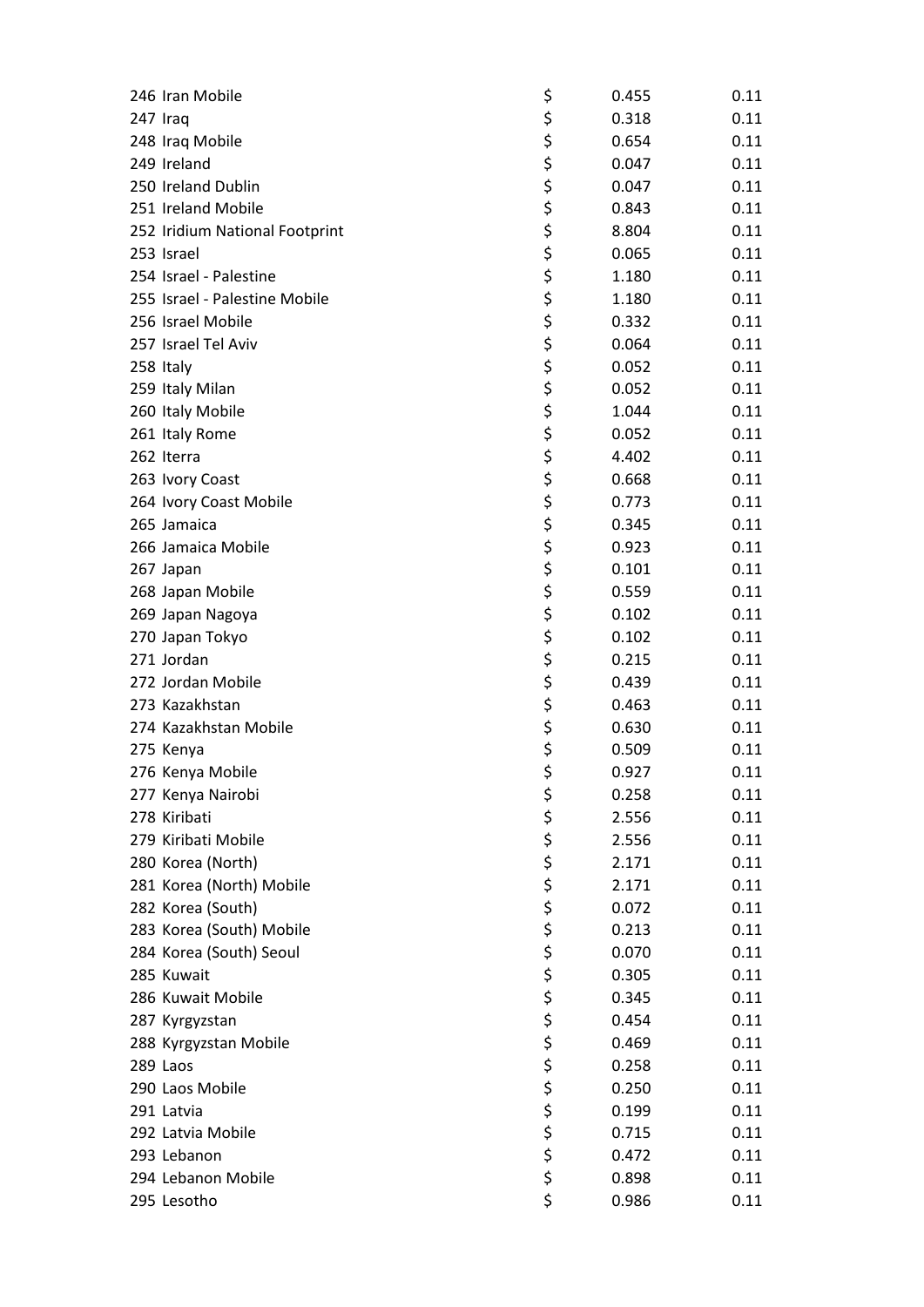| 296 Lesotho Mobile          | \$       | 1.087 | 0.11 |
|-----------------------------|----------|-------|------|
| 297 Liberia                 | \$       | 1.099 | 0.11 |
| 298 Liberia Mobile          | \$       | 1.099 | 0.11 |
| 299 Libya                   | \$       | 0.994 | 0.11 |
| 300 Libya Mobile            | \$       | 1.157 | 0.11 |
| 301 Liechtenstein           | \$       | 0.209 | 0.11 |
| 302 Liechtenstein Mobile    | \$       | 1.949 | 0.11 |
| 303 Lithuania               | \$       | 0.226 | 0.11 |
| 304 Lithuania Mobile        | \$       | 0.740 | 0.11 |
| 305 Luxembourg              | \$       | 0.074 | 0.11 |
| 306 Luxembourg Mobile       | \$       | 0.985 | 0.11 |
| 307 Macao                   | \$       | 0.250 | 0.11 |
| 308 Macao Mobile            | \$       | 0.238 | 0.11 |
| 309 Macedonia               | \$       | 0.488 | 0.11 |
| 310 Macedonia Mobile        | \$       | 1.249 | 0.11 |
| 311 Madagascar              | \$       | 0.795 | 0.11 |
| 312 Madagascar Mobile       | \$       | 1.002 | 0.11 |
| 313 Malawi                  | \$       | 0.207 | 0.11 |
| 314 Malawi Mobile           | \$       | 0.248 | 0.11 |
| 315 Malaysia                | \$       | 0.069 | 0.11 |
| 316 Malaysia Johor          | \$       | 0.069 | 0.11 |
| 317 Malaysia Kuala Lumpur   | \$       | 0.069 | 0.11 |
| 318 Malaysia Mobile         | \$       | 0.154 | 0.11 |
| 319 Maldives                | \$       | 0.927 | 0.11 |
| 320 Maldives Mobile         | \$       | 1.007 | 0.11 |
|                             |          | 0.766 |      |
| 321 Mali<br>322 Mali Mobile | \$<br>\$ |       | 0.11 |
|                             |          | 1.023 | 0.11 |
| 323 Malta                   | \$       | 0.355 | 0.11 |
| 324 Malta Mobile            | \$       | 1.136 | 0.11 |
| 325 Marshall Islands        | \$       | 1.153 | 0.11 |
| 326 Martinique              | \$       | 0.152 | 0.11 |
| 327 Martinique Mobile       | \$       | 1.327 | 0.11 |
| 328 Mauritania              | \$       | 0.954 | 0.11 |
| 329 Mauritania Mobile       | \$       | 0.916 | 0.11 |
| 330 Mauritius               | \$       | 0.751 | 0.11 |
| 331 Mauritius Mobile        | \$       | 0.751 | 0.11 |
| 332 Mexico                  | \$<br>\$ | 0.398 | 0.11 |
| 333 Micronesia              |          | 0.895 | 0.11 |
| 334 Moldova                 | \$       | 0.524 | 0.11 |
| 335 Moldova Mobile          | \$       | 0.793 | 0.11 |
| 336 Monaco                  | \$       | 0.107 | 0.11 |
| 337 Monaco Mobile           | \$       | 1.061 | 0.11 |
| 338 Monaco Mobile (Kosovo)  | \$       | 1.246 | 0.11 |
| 339 Mongolia                | \$       | 0.222 | 0.11 |
| 340 Mongolia Mobile         | \$       | 0.248 | 0.11 |
| 341 Montserrat              | \$       | 0.623 | 0.11 |
| 342 Montserrat Mobile       | \$       | 0.645 | 0.11 |
| 343 Morocco                 | \$       | 0.745 | 0.11 |
| 344 Morocco Mobile          | \$       | 1.111 | 0.11 |
| 345 Mozambique              | \$       | 0.477 | 0.11 |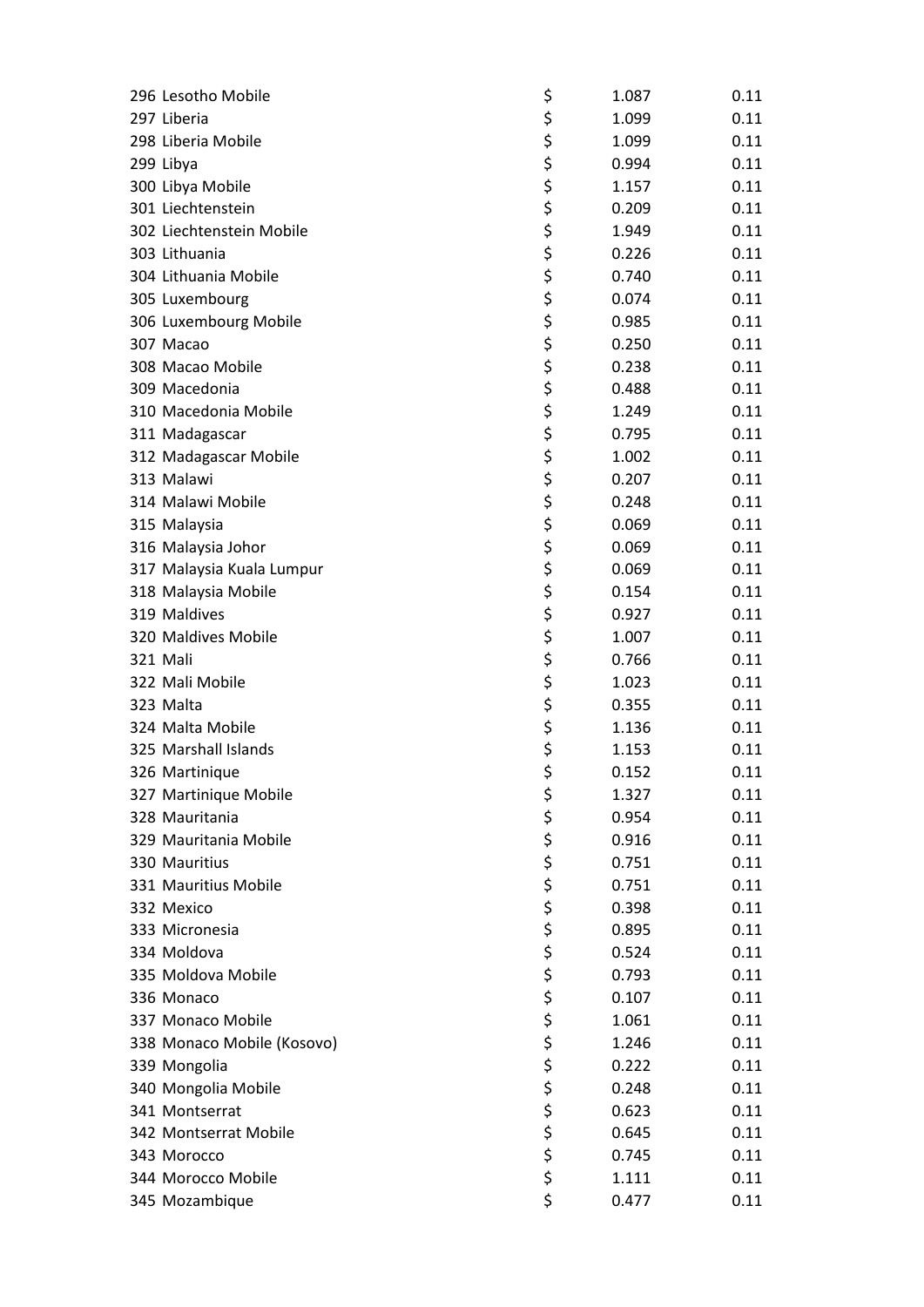| 346 Mozambique Mobile           | \$       | 0.616  | 0.11 |
|---------------------------------|----------|--------|------|
| 347 Myanmar                     | \$       | 1.363  | 0.11 |
| 348 Myanmar Mobile              | \$       | 1.363  | 0.11 |
| 349 Namibia                     | \$       | 0.377  | 0.11 |
| 350 Namibia Mobile              | \$       | 0.994  | 0.11 |
| 351 Nauru                       | \$       | 4.077  | 0.11 |
| 352 Nauru Mobile                | \$       | 4.077  | 0.11 |
| 353 Nepal                       | \$       | 0.952  | 0.11 |
| 354 Nepal Kathmandu             | \$       | 0.907  | 0.11 |
| 355 Nepal Mobile                | \$       | 0.990  | 0.11 |
| 356 Netherlands                 | \$       | 0.052  | 0.11 |
| 357 Netherlands Amsterdam       | \$       | 0.052  | 0.11 |
| 358 Netherlands Antilles        | \$       | 0.530  | 0.11 |
| 359 Netherlands Antilles Mobile | \$       | 0.530  | 0.11 |
| 360 Netherlands Mobile          | \$       | 0.847  | 0.11 |
| 361 Netherlands Rotterdam       | \$       | 0.052  | 0.11 |
| 362 New Caledonia               | \$       | 1.140  | 0.11 |
| 363 New Caledonia Mobile        | \$       | 1.140  | 0.11 |
| 364 New Zealand                 | \$       | 0.083  | 0.11 |
| 365 New Zealand Mobile          | \$       | 0.495  | 0.11 |
| 366 Nicaragua                   | \$       | 0.593  | 0.11 |
| 367 Nicaragua Mobile            | \$       | 0.988  | 0.11 |
| 368 Niger                       | \$       | 0.530  | 0.11 |
| 369 Niger Mobile                | \$       | 0.522  | 0.11 |
| 370 Nigeria                     | \$       | 0.352  | 0.11 |
| 371 Nigeria Mobile              | \$       | 0.775  | 0.11 |
| 372 Niue                        | \$       |        | 0.11 |
| 373 Norfolk Island              | \$       | 3.295  |      |
| 374 Norfolk Island Mobile       |          | 4.851  | 0.11 |
|                                 | \$       | 4.851  | 0.11 |
| 375 Northern Mariana Islands    | \$       | 0.133  | 0.11 |
| 376 Norway                      | \$       | 0.061  | 0.11 |
| 377 Norway Mobile               | \$       | 0.850  | 0.11 |
| 378 Norway Oslo                 | \$       | 0.061  | 0.11 |
| 379 Oman                        | \$       | 0.765  | 0.11 |
| 380 Oman Mobile                 | \$       | 0.765  | 0.11 |
| 381 Optus MobileSat             | \$       | 11.006 | 0.11 |
| 382 Pakistan                    | \$       | 0.242  | 0.11 |
| 383 Pakistan Islamabad          | \$       | 0.252  | 0.11 |
| 384 Pakistan Mobile             | \$<br>\$ | 0.262  | 0.11 |
| 385 Palau                       |          | 1.314  | 0.11 |
| 386 Palestine                   | \$       | 1.180  | 0.11 |
| 387 Palestine Mobile            | \$       | 1.180  | 0.11 |
| 388 Panama                      | \$       | 0.126  | 0.11 |
| 389 Panama Mobile               | \$       | 0.482  | 0.11 |
| 390 Panama Panama City          | \$       | 0.111  | 0.11 |
| 391 Papua New Guinea            | \$       | 3.348  | 0.11 |
| 392 Papua New Guinea Mobile     | \$       | 3.348  | 0.11 |
| 393 Paraguay                    | \$       | 0.378  | 0.11 |
| 394 Paraguay Mobile             | \$       | 0.538  | 0.11 |
| 395 Peru                        | \$       | 0.159  | 0.11 |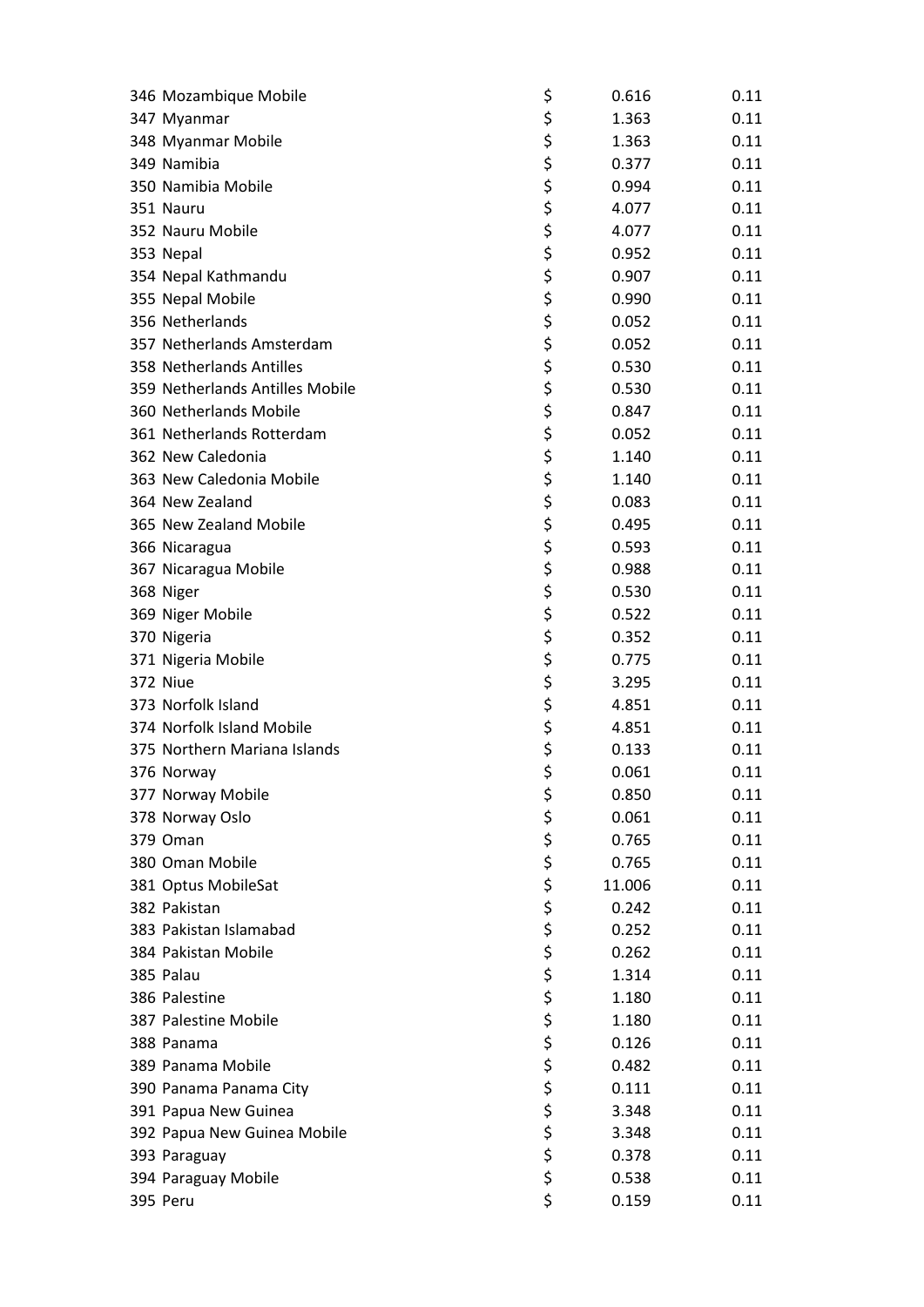| 396 Peru Lima                               | \$       | 0.083 | 0.11 |
|---------------------------------------------|----------|-------|------|
| 397 Peru Mobile                             | \$       | 0.874 | 0.11 |
| 398 Philippines                             | \$       | 0.568 | 0.11 |
| 399 Philippines Manila                      | \$       | 0.568 | 0.11 |
| 400 Philippines Mobile                      | \$       | 0.664 | 0.11 |
| 401 Poland                                  | \$       | 0.074 | 0.11 |
| 402 Poland Mobile                           | \$       | 0.384 | 0.11 |
| 403 Poland Warsaw                           | \$       | 0.064 | 0.11 |
| 404 Portugal                                | \$       | 0.068 | 0.11 |
| 405 Portugal Lisbon                         | \$       | 0.068 | 0.11 |
| 406 Portugal Mobile                         | \$       | 0.843 | 0.11 |
| 407 Puerto Rico                             | \$       | 0.072 | 0.11 |
| 408 Qatar                                   | \$       | 1.002 | 0.11 |
| 409 Qatar Mobile                            | \$       | 1.040 | 0.11 |
| 410 Reunion                                 | \$       | 0.381 | 0.11 |
| 411 Reunion Mobile                          | \$       | 0.977 | 0.11 |
| 412 Romania                                 | \$       | 0.236 | 0.11 |
| 413 Romania Bucharest                       | \$       | 0.199 | 0.11 |
| 414 Romania Mobile                          | \$       | 0.939 | 0.11 |
| 415 Russia                                  | \$       | 0.175 | 0.11 |
| 416 Russia Mobile                           | \$       | 0.231 | 0.11 |
| 417 Russia Moscow                           | \$       | 0.036 | 0.11 |
| 418 Russia St Petersburg                    | \$       | 0.041 | 0.11 |
| 419 Rwanda                                  | \$       | 0.547 | 0.11 |
| 420 Rwanda Mobile                           | \$       | 0.547 | 0.11 |
| 421 Saint Helena                            | \$       | 3.867 | 0.11 |
| 422 Saint Kitts and Nevis                   | \$       | 0.875 | 0.11 |
| 423 Saint Lucia                             | \$       | 0.512 | 0.11 |
| 424 Saint Lucia Mobile                      | \$       | 0.870 | 0.11 |
|                                             |          |       |      |
| 425 Saint Pierre and Miquelon               | \$<br>\$ | 0.773 | 0.11 |
| 426 Saint Pierre and Miquelon Mobile        |          | 0.925 | 0.11 |
| 427 Saint Vincent and the Grenadines        | \$       | 0.807 | 0.11 |
| 428 Saint Vincent and the Grenadines Mobile | \$       | 0.957 | 0.11 |
| 429 Samoa                                   | \$       | 1.352 | 0.11 |
| 430 Samoa Mobile                            | \$       | 1.856 | 0.11 |
| 431 San Marino                              | \$       | 0.125 | 0.11 |
| 432 Sao Tome and Principe                   | \$       | 4.826 | 0.11 |
| 433 Sao Tome and Principe Mobile            | \$       | 4.826 | 0.11 |
| 434 Saudi Arabia                            | \$       | 0.543 | 0.11 |
| 435 Saudi Arabia Mobile                     | \$       | 0.793 | 0.11 |
| 436 Saudi Arabia Riyadh                     | \$       | 0.147 | 0.11 |
| 437 Senegal                                 | \$       | 0.670 | 0.11 |
| 438 Senegal Dakar                           | \$       | 0.670 | 0.11 |
| 439 Senegal Mobile                          | \$       | 0.990 | 0.11 |
| 440 Serbia and Montenegro                   | \$       | 0.314 | 0.11 |
| 441 Serbia and Montenegro Mobile            | \$       | 1.034 | 0.11 |
| 442 Seychelles                              | \$       | 0.567 | 0.11 |
| 443 Seychelles Mobile                       | \$       | 0.567 | 0.11 |
| 444 Sierra Leone                            | \$       | 0.522 | 0.11 |
| 445 Sierra Leone Mobile                     | \$       | 0.807 | 0.11 |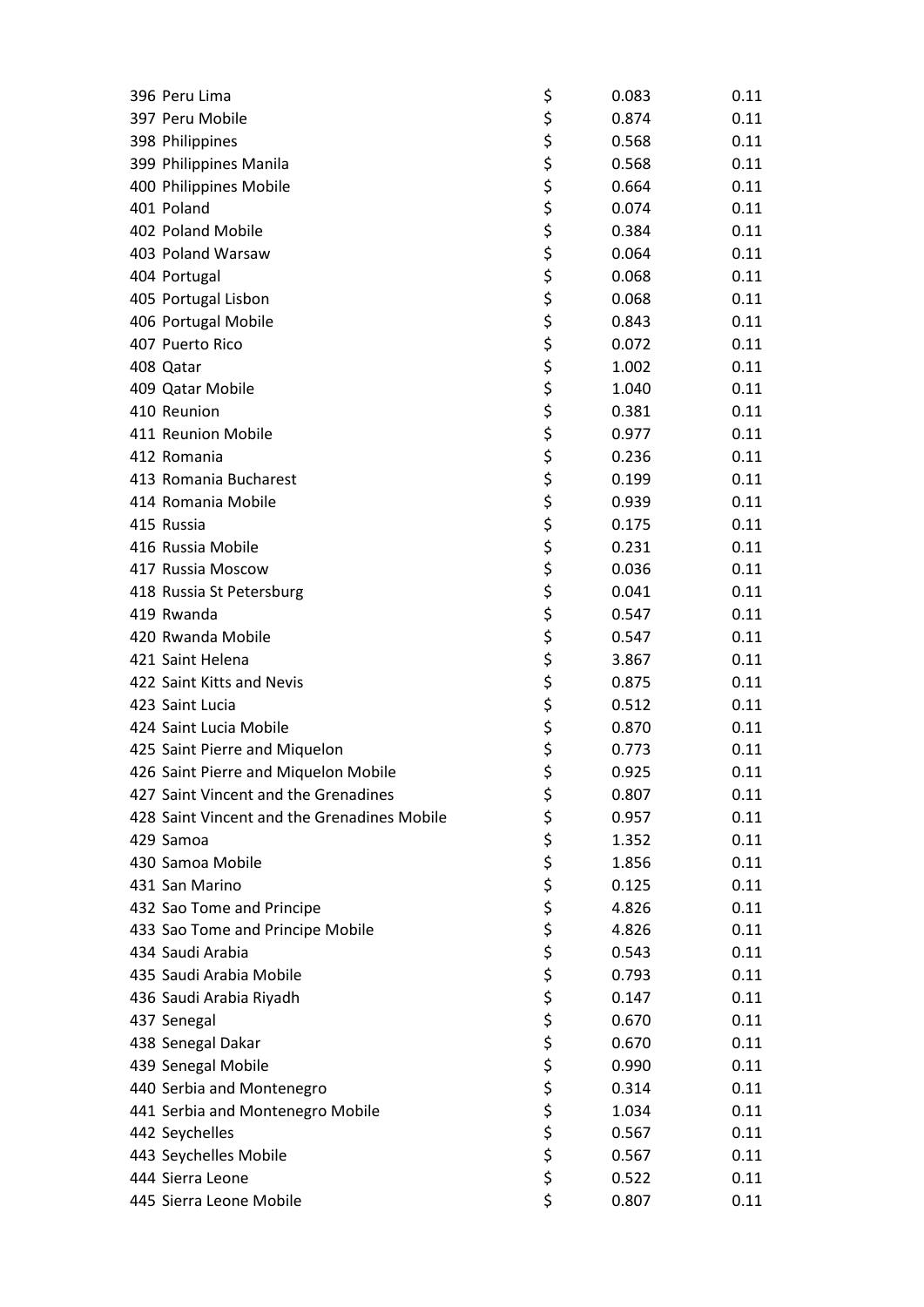| 446 Singapore                 | \$<br>0.033 | 0.11 |
|-------------------------------|-------------|------|
| 447 Singapore Mobile          | \$<br>0.033 | 0.11 |
| 448 Slovakia                  | \$<br>0.145 | 0.11 |
| 449 Slovakia Mobile           | \$<br>0.825 | 0.11 |
| 450 Slovenia                  | \$<br>0.145 | 0.11 |
| 451 Slovenia Mobile           | \$<br>1.298 | 0.11 |
| 452 Solomon Islands           | \$<br>3.835 | 0.11 |
| 453 Solomon Islands Mobile    | \$<br>3.835 | 0.11 |
| 454 Somalia                   | \$<br>2.275 | 0.11 |
| 455 South Africa              | \$<br>0.129 | 0.11 |
| 456 South Africa Johannesburg | \$<br>0.245 | 0.11 |
| 457 South Africa Mobile       | \$<br>0.718 | 0.11 |
| 458 South Africa Mobile MTN   | \$<br>0.718 | 0.11 |
| 459 Spain                     | \$<br>0.049 | 0.11 |
| 460 Spain Barcelona           | \$<br>0.049 | 0.11 |
| 461 Spain Madrid              | \$<br>0.049 | 0.11 |
| 462 Spain Mobile              | \$<br>0.673 | 0.11 |
| 463 Sri Lanka                 | \$<br>0.463 | 0.11 |
| 464 Sri Lanka Mobile          | \$<br>0.507 | 0.11 |
| 465 Sudan                     | \$<br>0.581 | 0.11 |
| 466 Sudan Mobile              | \$<br>0.593 | 0.11 |
| 467 Suriname                  | \$<br>0.896 | 0.11 |
| 468 Suriname Mobile           | \$<br>0.896 | 0.11 |
| 469 Swaziland                 | \$<br>0.417 | 0.11 |
| 470 Swaziland Mobile          | \$<br>0.751 | 0.11 |
| 471 Sweden                    | \$<br>0.053 | 0.11 |
| 472 Sweden Mobile             | \$<br>0.772 | 0.11 |
| 473 Sweden Stockholm          | \$<br>0.053 | 0.11 |
| 474 Switzerland               | \$          |      |
|                               | 0.070       | 0.11 |
| 475 Switzerland Geneva        | \$<br>0.070 | 0.11 |
| 476 Switzerland Mobile        | \$<br>1.113 | 0.11 |
| 477 Switzerland Zurich        | \$<br>0.070 | 0.11 |
| 478 Syria                     | \$<br>0.856 | 0.11 |
| 479 Syria Mobile              | \$<br>0.974 | 0.11 |
| 480 Taiwan                    | \$<br>0.063 | 0.11 |
| 481 Taiwan Mobile             | \$<br>0.301 | 0.11 |
| 482 Taiwan Taipei             | \$<br>0.063 | 0.11 |
| 483 Tajikistan                | \$<br>0.435 | 0.11 |
| 484 Tajikistan Mobile         | \$<br>0.490 | 0.11 |
| 485 Tanzania                  | \$<br>0.520 | 0.11 |
| 486 Tanzania Mobile           | \$<br>0.683 | 0.11 |
| 487 Tanzania Zanzibar         | \$<br>0.520 | 0.11 |
| 488 Thailand                  | \$<br>0.075 | 0.11 |
| 489 Thailand Bangkok          | \$<br>0.075 | 0.11 |
| 490 Thailand Mobile           | \$<br>0.072 | 0.11 |
| 491 Togo                      | \$<br>0.355 | 0.11 |
| 492 Togo Mobile               | \$<br>0.518 | 0.11 |
| 493 Tokelau                   | \$<br>3.380 | 0.11 |
| 494 Tonga                     | \$<br>0.802 | 0.11 |
| 495 Tonga Mobile              | \$<br>0.802 | 0.11 |